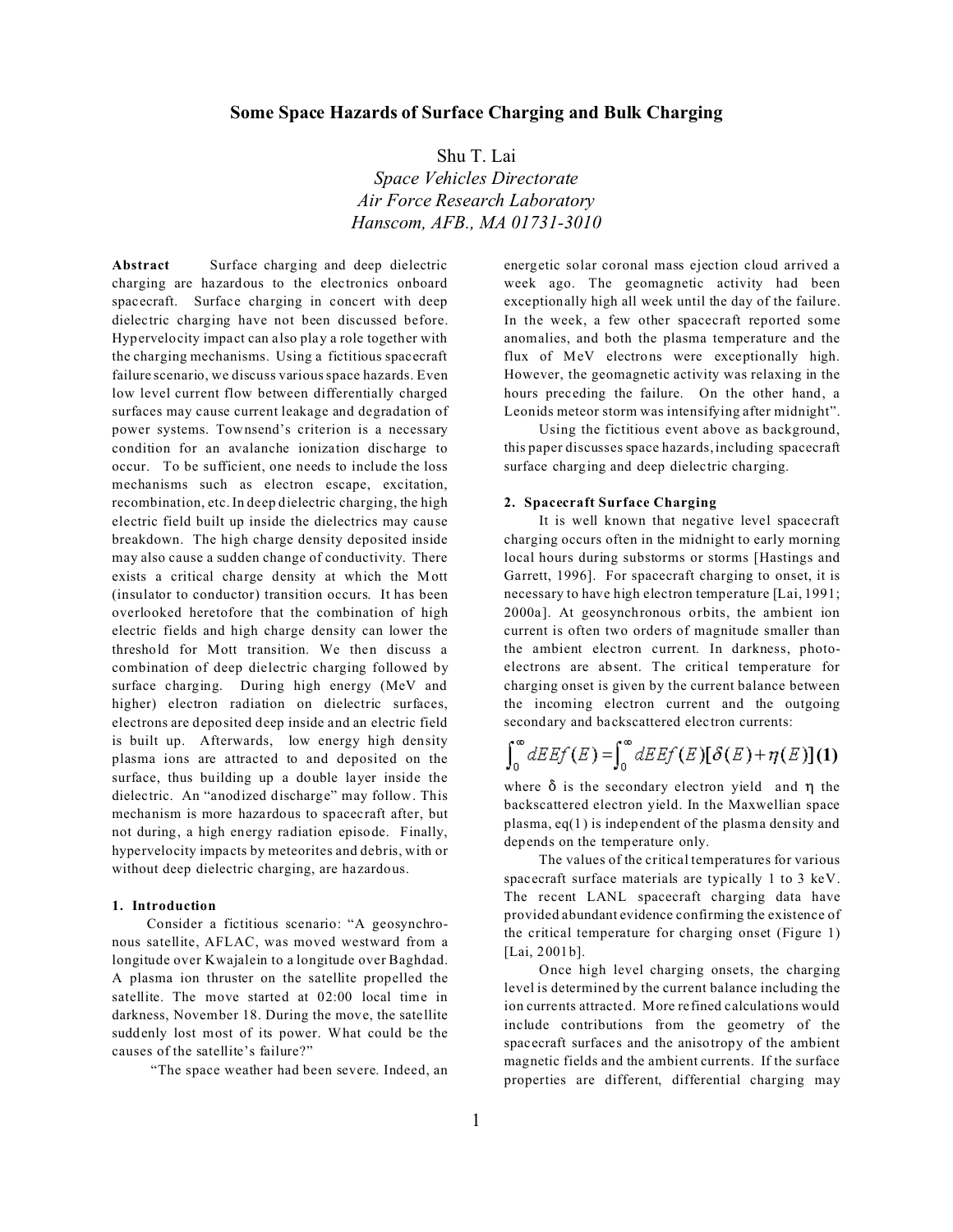occur. The interactions between the surfaces have to be included especially with high voltages. For a good approximation, one resorts to the Maxwellian model for an estimate of the charging level. The model yields a linear dependence of the charging level on the ambient electron temperature approximately.

Thus, if the ambient electron temperature is exceptionally high, not only spacecraft charging would occur but also high voltage charging. Differential charging and interaction between surfaces would also occur, depending on the surface properties.

*In the fictitious AFLAC failure case, the electron temperature had been exceptionally high. Therefore, AFLAC surface charging was highly likely. With many surfaces on a complex satellite, differential charging was also likely.*

#### **3. Spacecraft Surface Discharging**

Why is high voltage surface charging undesirable.? Uniform spacecraft surface charging is generally not hazardous although it may disturb scientific measurements and affect electromagnetic wave communications in the sheath. High voltage differential charging is hazardous because discharging between surfaces may occur.

Low level current leakage may persist and cause system degradation. However, an avalanche discharge with ionizing neutral gas is rapid and carries high current. Large capacitances between surfaces can also provide large currents. Discharges with large currents may burn out part of the instruments, spread to the neighboring surfaces, short circuits, and generate electromagnetic disturbances and are therefore hazardous.

# 3.1 Townsend's Criterion.

Laboratory experiments have repeatedly shown that out-gassing is an important factor for avalanche ionization discharge. Townsend's criterion determines whether a discharge is sustained.

Let there be  $\mu$  ionizations in the neutral gas by an electron transit between a cathode and an anod e. The electrons are accelerated towards the anode, and the  $\mu$ ions towards the cathode. If an ion impact produces  $\gamma$ electrons, then  $\mu$  ion impacts would produce  $\mu\gamma$ electrons from the cathode. A necessary condition to sustain the discharge is the Townsend's criterion:

$$
\mu\gamma\geq 1\tag{2}
$$

To calculate the quantity  $\mu$ , let  $\alpha$  ionizations be generated by an electron traveling through a distance dx. For *n* electrons at x, the number of ionizations at  $x+dx$  is given by

$$
dn = n\alpha dx \tag{3}
$$

The total number of ionizations from the cathode  $(x=0)$ to an anode  $(x=d)$  is given by

$$
n(d) = n(0) \exp(\alpha d)
$$
 (4)

where  $n(0)$  is the initial number of electrons starting the journey at x=0. Thus,  $\mu = \exp(\alpha d)$ .

To calculate  $\alpha$ , one needs to know the crosssection  $\sigma(E)$  of impact ionization:

$$
\alpha \propto N \int dE E^{1/2} f(E) \sigma(E) \tag{5}
$$

where  $f(E)$  is the plasma electron distribution function,  $\sigma(E)$  is the impact ionization cross-section, *N* is neutral density, and *E* the electron energy. Thus,

$$
\mu = \exp\left[Nd\int dE E^{1/2} f(E)\sigma(E)\right]
$$
 (6)

Thus, both the neutral gas density and the plasma electron distribution function play important roles in mediating a discharge.

The Townsend criterion is necessary but not sufficient [Lai, 2001a]. One needs to include the loss mechanisms such as line excitation of the gas molecules, molecular dissociative recombination, and electron escape from the interaction region. When the ambient magnetic field lines subtend finite angles with the path of discharge, new Townsend's criteria have been formulated to account for electron escape time and electron residence time in competition with ionization time. The roles of these mechanisms in quenching discharges have been studied in a related field called critical ionization velocity.

### 3.2 Capacitance Discharge

The discharge current contributed by the surface capacitances can be large. The capacitance between a typical spacecraft surface and the vacuum space is usually small, depending on the area of the surface. However, the capacitance between a thin dielectric layer and its conducting substrate can be tremendous. Thin layers, such as thermal blankets, are often used on spacecraft. The thin layer's capacitance is proportional to the inverse of its thickness *d*:

$$
C \propto A/d \tag{7}
$$

where *A* is the surface area. If *d* is extremely small in eq(7), the capacitance *C* becomes extremely large . No wonder thin thermal blankets are often the hot spots involved in spacecraft anomalies[Stassinopoulos, et al., 1996]. Since the charge stored is directly proportional to the capacitance, the discharge current can be extremely large; it can be much larger than that the typical currents in deep dielectric charging and discharging. In view of the high discharge current possibility, spacecraft surface charging and discharging as a prime space hazard deserves full attention.

*In view of the space weather conditions in the*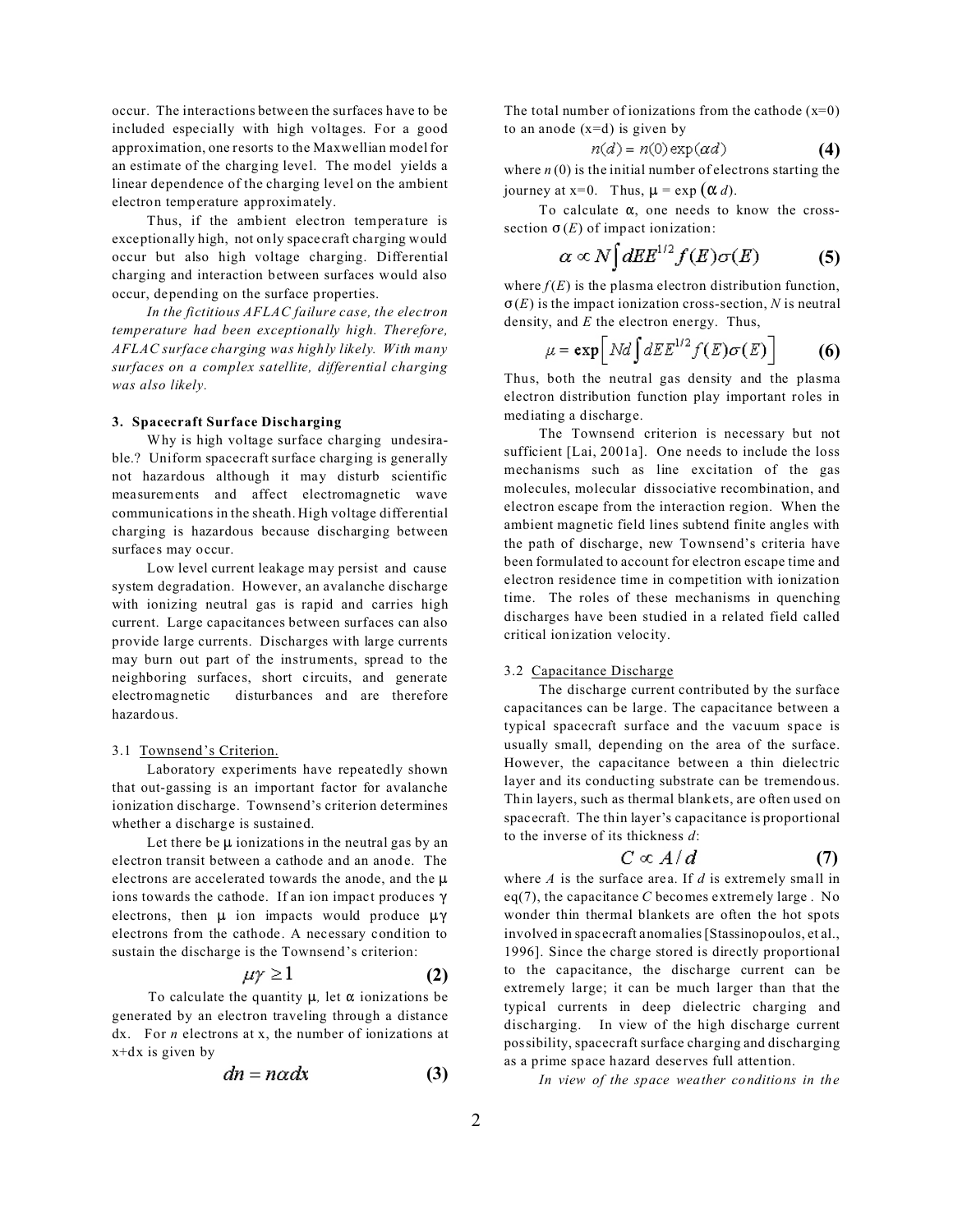*AFLAC case, high voltage differential charging and discharging could happen. Details of the spacecraft surfaces condition including geometry are needed for estimates of the Townsend avalanche ionization discharge criteria and the magnitudes of the discharge currents from the large capacitances.*

# **4. Deep Dielectric Charging**

 High energy (MeV or higher) electrons and ions penetrate deep into dielectrics. Since the conductivity of dielectrics is low, the electrons and ions stay there for a long time with little probability of migration or recombination [Vampola, 1987].

### 4.1 High Field Breakdown.

The ambient ion flux at geosynchronous orbits is typically two orders of magnitude smaller than that of electrons. Besides, electrons and ions penetrate to different depths [Hastings and Garrett, 1996]. Thus, deep inside dielectrics, the charges are predominantly of the negative sign. There, the electrons deposited can build up high electric field.

$$
\varepsilon \frac{dE}{dt} + \sigma E = J \tag{8}
$$

where  $E$  is the electric field,  $t$  is time,  $\sigma$  the conductivity, and *J* the incident particle flux. After days of high flux of high energy electrons, the field built up can be so high that it may cause dielectric breakdown, the typical field for breakdown is about  $10^{7}$ V/m.

Solar coronal mass ejections and coronal hole ejections are typically of MeV energy or higher. They may hit our spacecraft at high altitudes and thereby may cause spacecraft anomalies. In recent years, the four most important satellite failures, viz., ANIK-1, ANIK-2, AT&T Telstar, and Motorola Galaxy-4, all happened after days of Solar high energy (MeV or higher) cloud passage [Baker, 2000].

#### 4.2 Mott Transition.

Since the conductivity of dielectrics is low, the electrons and ions deposited inside stay there for many days. Depending on the conductivity and the fluence, the charge density accumulated may be very high. The high charge density may cause Mott transition, meaning a sudden change from an insulator to a conductor [Mott, 1961; 1977]. The critical density is that which rendering the Debye length equal to the effective Bohr radius.

$$
\frac{1}{\lambda^2} = 4\left(\frac{3}{\pi}\right)^{1/3} \frac{n^{1/3}}{R} \tag{9}
$$

where  $\lambda$  is the Debye length and *R* the effective Bohr

radius.

$$
n_c^{1/3}R = 0.3 \tag{10}
$$

where  $n_c$  is the critical charge density and  $R$  the effective Bohr radius of an atom in the the material. Typical critical densities are  $10^{15}$  to  $10^{18}$  e/cm<sup>3</sup> depending on the dielectric material.

 Recently, it has been suggested that the high electric field built up in the deep region may affect the Mott transition in the dense charge region which is less deep. The result is that both the critical Mott transition density and the high field for breakdown down are not as high as previously thought (Figure 2) [Lai, 2000b].

### 4.3 Sequential Deep and Surface Charging

The effects of deep dielectric charging and surface charging can happen in concert. Consider a thin dielectric slab on top of the spacecraft ground. During a high energy electron cloud passage, both the slab and the ground charge negatively. Due to its poor conductivity, the slab builds up its electric field over time. After the passage, the slab maintains its high electric field because of its poor conductivity, whereas the spacecraft ground responds to the ambient plasma almost immediately. Suppose the ground potential becomes zero or a few Volts positive while the dielectric remains negatively charged, the large difference in potentials may be hazardous.

To confirm these mechanisms, one needs measurements of the electric fields and charge densities built up as functions of depth and time in the dielectric. Such measurements in the laboratory and in space are feasible. For example, the design by Balmain [1996] may be useful for such measurements.

*On AFLAC, it is plausible that deep dielectric charging, Mott-transition, high field breakdown, and their combinations might have occurred.* 

#### **5. Layer Formation in Dielectrics**

High energy (MeV) electrons and ions penetrate to different depths in dielectrics. They form double layers as described below. During the passage of a high energy cloud, mostly electrons are deposited because the ion flux is much smaller. Thus an electron layer is formed deep inside the dielectric. As a consequence, a strong electric field is built up by the electron layer. Since an one-dimensional electric field extends far, it extends beyond the dielectric surface.

#### 5.1 Double Layer

After the high energy cloud passage, the ambient plasma returns to its normal, lower energy, higher density condition. The low energy ambient ions are attracted by the electric field towards the surface,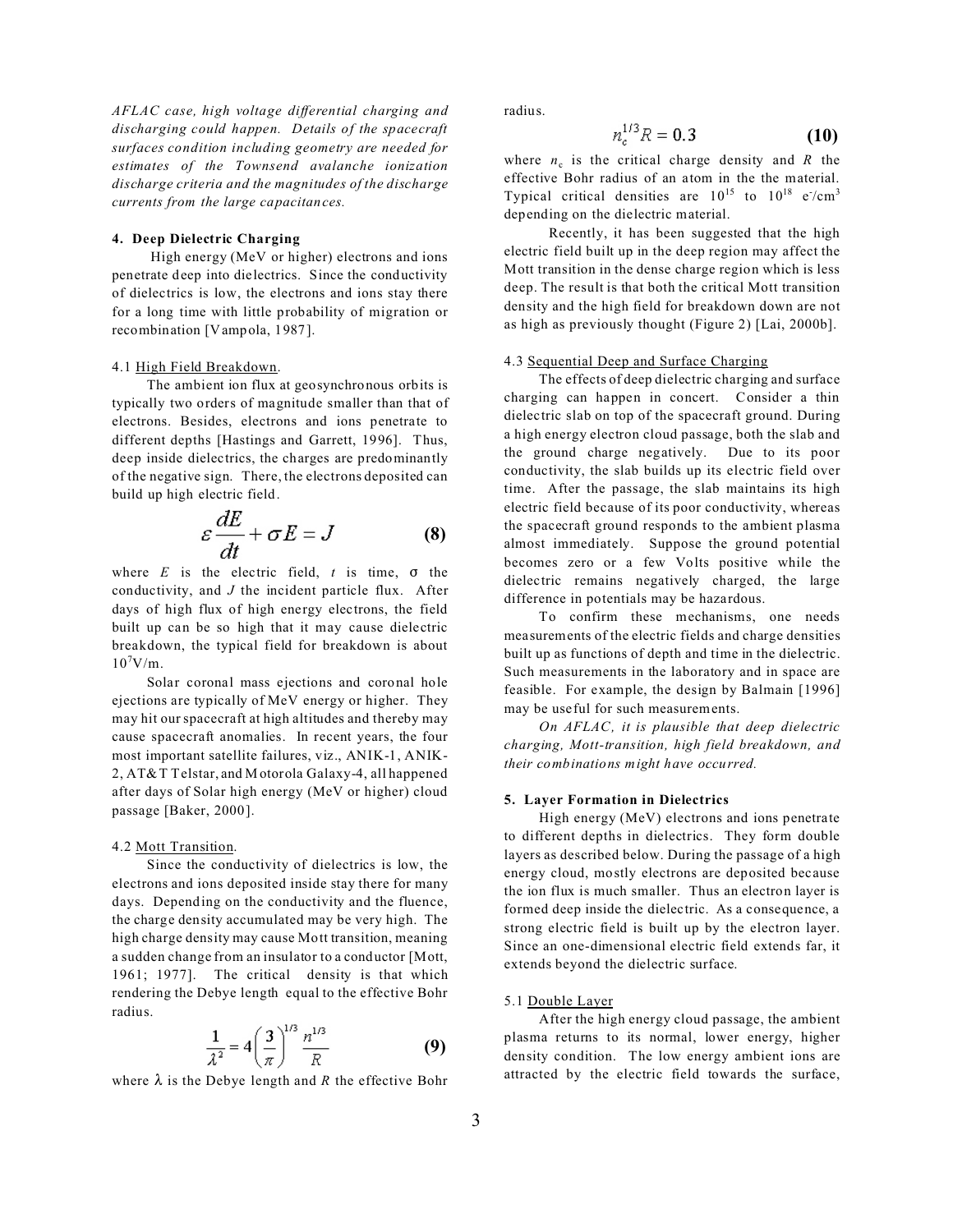because nature prefers neutrality. However, no matter how the low energy ions are coming in, they can never reach the deeply deposited electrons. Therefore, they can never neutralize the electrons. Eventually, a double layer is formed inside the dielectric. In between the double layers, the electric field is high. Outside the surface, a detector would detect near zero electric field. Demonstration of the double layer formation in the laboratory is feasible.

#### 5.2 Anodized Discharge

Since the electric field between the double layers is higher than in the single layer case and, furthermore, the distance between the layers is very short, the situation is unstable and is therefore potentially hazardous. Any defective path, weakness, or local maximum electric field along impurity cites, allowing the electrons to breakthrough, would likely result in a discharge. Since the double layer is formed in a sequential cathode-anode formation, the discharge may be termed an "anodized discharge" (Figure 3). It is feasible to demonstrate the formation process of a double layer and a subsequent discharge in the laboratory.

*In the AFLAC case, the geomagnetic activity had been relaxing in the several hours before the failure. The condition is right for a double layer followed by an "anodized discharge" to occur.* 

### **6. Hypervelocity Impacts**

### 6.1 Impact by Meteorites

A Leonids meteorite has a velocity of about 72 km/s. At such a high velocity, each atom of the meteorite has a kinetic energy around 1 keV. Depending on the size of the meteorite (typically 0.1 to 0.001 gm), it can puncture through aluminum walls of a few mm thick (Figure 4). The neutral gas generated by heating and evaporation and the plasma generated by impact ionization can short circuits, inside or outside the wall.

If the hypervelocity impact in on a double layer in a dielectric, an "anodized discharge" may be initiated. This is because the meteorite has punctured an ionization path between the layers for the discharge to occur. The puncture shorts the circuit of the layers inside the dielectric.

It is difficult to diagnose a hypervelocity impact, because the angular momentum imparted to the spacecraft is small unless the spacecraft is small or unless the impact is on a light solar panel.

*In the AFLAC case, a Leonids storm was intensifying at the time of the failure. A hypervelocity impact, with or without a double layer, could have occurred.* 

# 6.2 Debris Impact

Debris are generated from spacecraft. Since geosynchronous spacecraft are rotating at the same angular velocity as the Earth, they are also rotating in the same direction, viz., eastward. The relative velocity between the geosynchronous objects is nearly zero. If a satellite is orbiting westward, a head-on collision with another object, such as a debris, would have a relative velocity equal to twice its orbital velocity. Depending on the westward travel speed and the mass of the debris, the collision may cause a satellite failure.

*In the AFLAC case, the satellite was moving westward, the wrong traffic direction. The chance of debris collision was higher than in an eastward move.*

#### **7. Plasma Propulsion**

So far, every character in the fictitious AFLAC scenario has played a role. There is one more character left, viz., the plasma ion thruster.

The plasma ion thruster also has a role to play. In plasma thrusters today, a plasma is generated in an ionization chamber and is extracted by means of electrodes. The efficiency of ionization, however, is typically a few percent. The neutral gas molecules can wander out at their thermal energies because the electrodes do not interact with them. As a result, the neutral molecules form a slow gas cloud around the exit point of the thruster. They may collide with the fast plasma ions, thus forming slow ions by charge exchange.

$$
A_{slow} + A_{fast}^+ \rightarrow A_{slow}^+ + A_{fast} \tag{11}
$$

where *A* is a thruster gas molecules.

If the nearby surfaces are charged negatively, the slow ions are attracted and return to the surfaces. (Figure 5) This mechanism, in concert with deep dielectric charging, can form a double layer, followed by a high probability of an "anodized discharge", as discussed in Sec.5. Thus, a plasma thruster operation after a prolonged high energy (MeV or higher) electron deposition in dielectrics is a potential hazard.

*In th AFLAC case, a plasma thruster was used to move the satellite after days of high energy electron flux. The slow ions returned to the surface. An "anodized discharge" possibly occurred.*

### **8. Summary and Conclusion**

 We have discuss some space hazards, concerning spacecraft surface charging, deep dielectric charging, hypervelocity impact, and plasma thrusters. Surface charging occurs when the ambient electron temperature exceeds a critical or threshold temperature. The charging level increases linearly with the electron temperature approximately. The magnitude of the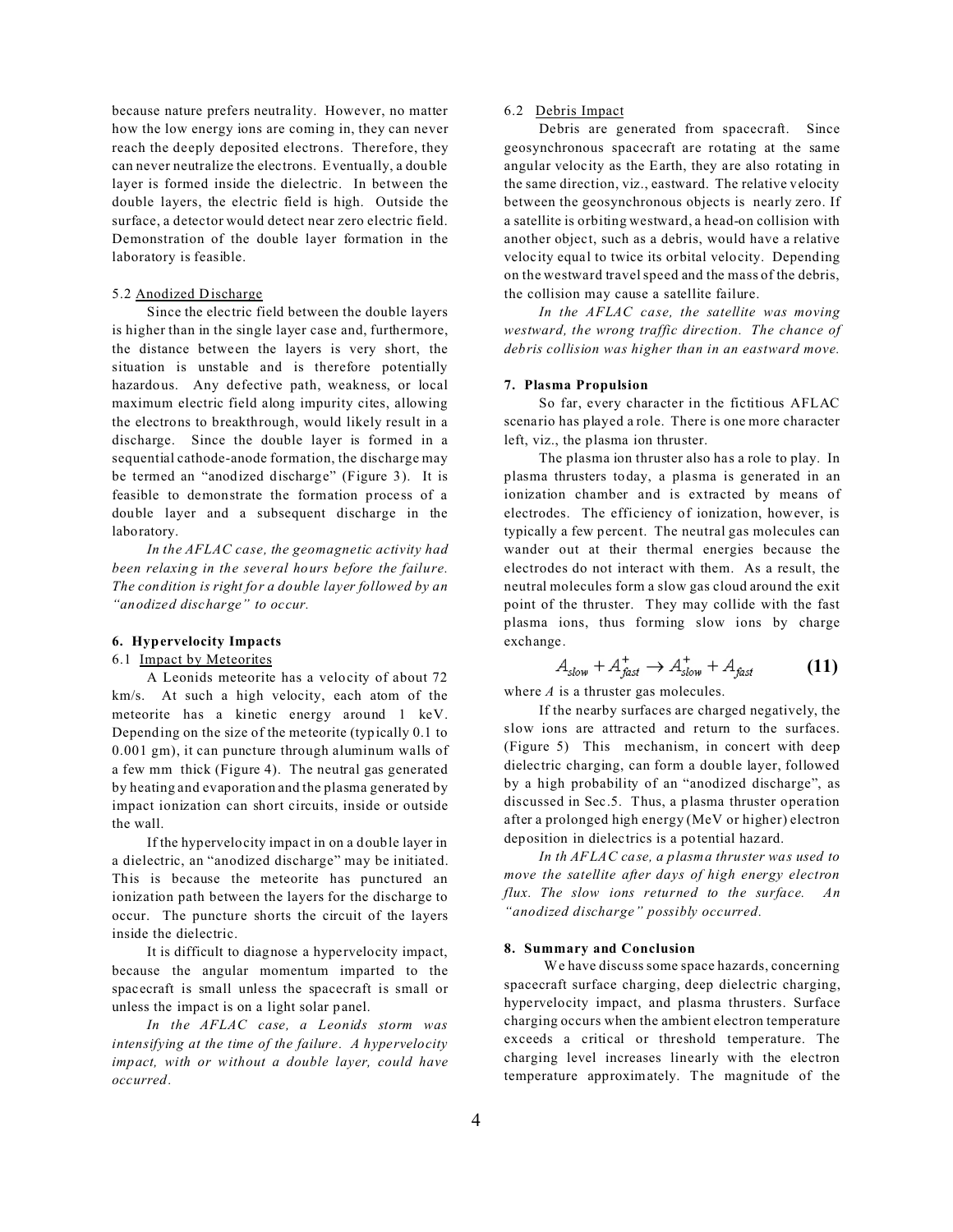surface discharge current depends on the capacitances and on the multiplicative ionization of out-gassing.

Deep dielectric charging can build up high electric fields which may lead to dielectric breakdowns. Onedimensional electric fields extend much farther than that from a point charge. Heretofore, Mott transition has not been applied to space physics, and high electric field effects on Mott transition has not been studied in any field. The electric fields can affect the high density deposited in another part of the dielectric, rendering a high field Mott-transition to occur.

After the passage of a high energy electron cloud, a double layer may form inside dielectrics. While the electric field outside the double layer may be nearly zero, that inside is high. Heretofore, double layers in dielectric charging has never been studied. This configuration is potentially hazardous. Any ionization path through cracks, weakness paths, or localized impurities may initiate an "anodized discharge". Again, this terminology is new in space physics.

As another example, a hypervelocity impact by a meteorite can also initiate a discharge. A wrong direction satellite traffic can also collide with a debris.

Finally, the plasma ion thruster, heretofore unsuspected, may also play a role by generating slow charge exchange ions which return to the negatively charged spacecraft surface. The surface ion deposit fostered the double layer formation, followed by a possible "anodized discharge".

 The AFLAC satellite failure scenario in the introduction serves as kind of detective story. It provides clues for the readers to follow and think. In this manner, it helps illustrate the above "space hazards" mechanisms. They may lead to satellite anomalies or failures. The mechanisms may act singly or in concert with some others.

# **9. Acknowledgment**

Thanks are due to K. Balmain for a discussion on 'anodized discharge' and to A.Whittlesey on the westward travel velocity.

### **10. References**

- Baker, D., *IEEE Trans. Plasma Sci*., **28**, No.6, 2007- 2016, (2000).
- Balmain, K.G., in *Proc. 9th CASI Conference on Astronautics*,115-122, Ottawa, Canada, (1996).
- Hastings, D.E. and H. Garrett, Spacecraft-Environment Interactions, Cambridge University Press, Cambridge, UK, (1996).
- Lai, S. T., *IEEE Trans. Nucl. Sci.* **119**, 1629-1634 (1991).
- Lai, S. T., *IEEE Trans. Plasma Sci.* **28,** 2097-2102**,** (2000).
- Lai, S.T., *Rev. Geophys*., in press, (2001a).
- Lai, S.T., *J. Spacecraft & Rockets*, submitted, (2001b).
- Mott, N.F.,, *Phil. Mag.,* 6, 287-309, (1961).
- Mott, N.F., in *Nobel Lectures*, S. Lundqvist (ed.), World Scientific, N.J., (1977).
- Stassinopoulos, E.G., G.J. Brucker, J.N. Adolphsen, and J. Barth,, *J. Spacecraft & Rockets*, **33**, 877- 882, (1996).
- Vampola, A. L., *J. Electrostatics* **20**, 21-30 (1987).



**Figure 1**. Existence of critical temperature for the onset of spacecraft charging. The ion temperature has no effect. (Data courtesy D. McComas )